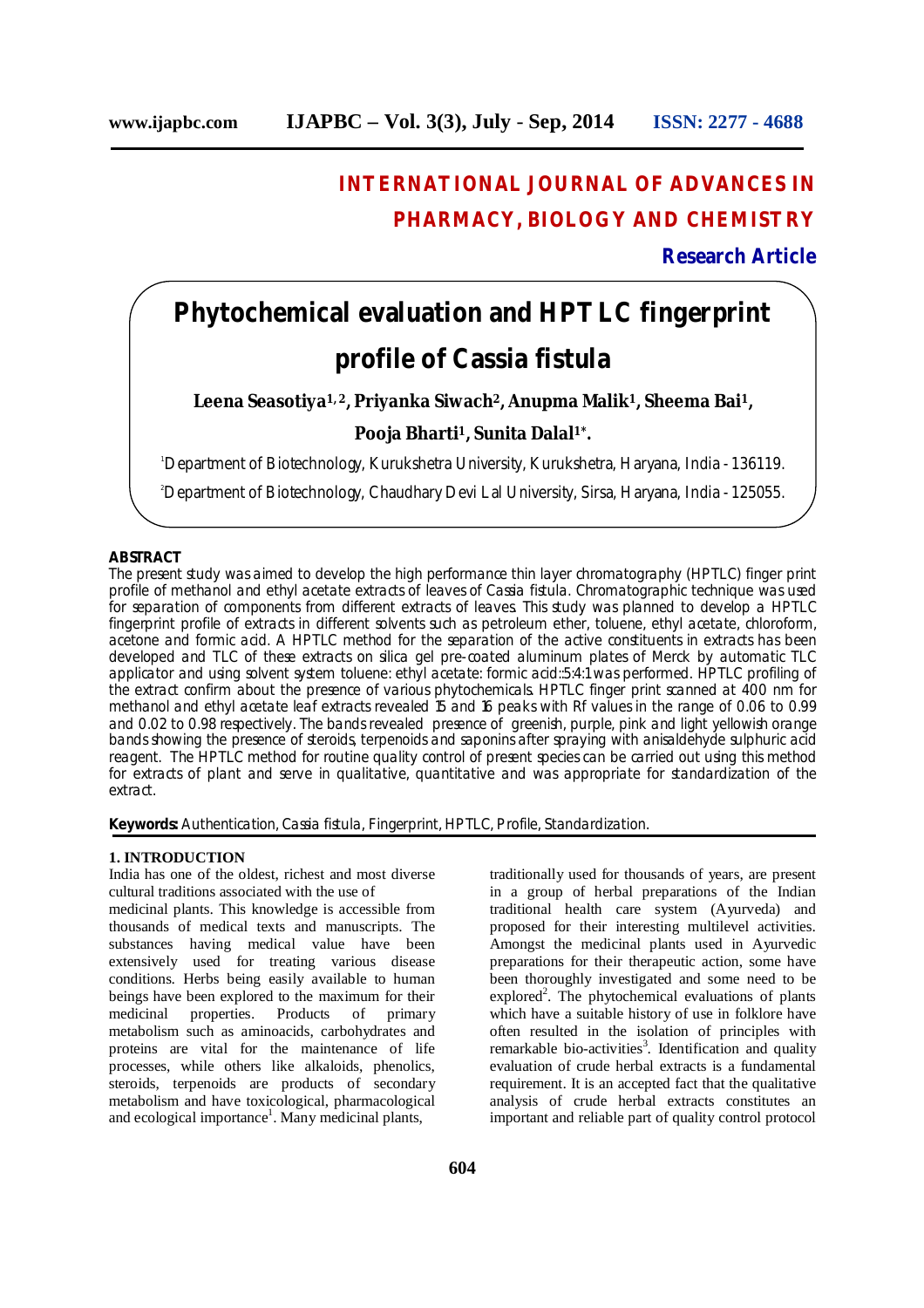as any change in the quality of extract directly affects the constituents.

Standardization and quality control of herbal drugs is very complicated because herbal products contain a group of phytoconstituents and are very capable of variation. There is the variability within the same plant material or between the different parts of the same plant. The variability may be from grower to grower, crop to crop and also depends on the harvest and post harvest handling. On the other hand herbal drugs have multiple phytoconstituents including active, inactive, unknown which are dietary rather than therapeutic<sup>4</sup>.

Hence, methodologies that can generate a fingerprint of each extract in large collections would be useful to detect stability of the same extract over time. Preferably, the method should be based on electronic storage, retrieval and analysis of the data<sup>5</sup>. Various extraction methods and analytical methods as spectrophotometry, high performance thin layer chromatography (HPTLC), high performance liquid chromatography (HPLC), gas chromatography-mass<br>spectrometry (GC–MS) and Fluorescence spectrometry  $(GC-MS)$  and Transmission-Infrared Spectroscopy (FT-IR) are developed for the study about plant active compounds 6 . High-performance thin layer chromatography (HPTLC) based methods could be considered as a good alternative, as they are being explored as an important tool in routine drug analysis. Major advantage of HPTLC is its ability to analyze several samples simultaneously using a small quantity of mobile phase. This reduces time and cost of analysis. In addition, it minimizes exposure risks and significantly reduces disposal problems of toxic organic effluents, thereby reducing possibilities of environment pollution. HPTLC also facilitates repeated detection of chromatogram with same or different parameters 7,8,9 . *Cassia fistula* (Amaltas) belongs to family Leguminosae. It is a semi-wild Indian Labernum. It is distributed in various countries including Asia, South Africa, Mexico, China, West Indies, East Africa and Brazil. This plant is widely used by tribal people to treat various ailments including ringworm and other fungal skin infections and it is widely used in traditional medicinal system of India. It has been reported to possess hepatoprotective. anti-inflammatory. possess hepatoprotective, antifungal and antibacterial properties<sup>10</sup>. The present research deals with the phytochemical investigation and development of HPTLC fingerprints of methanol and ethyl acetate extracts of *C. fistula* leaves which can be used for identification, authentication and characterization.

#### **2. MATERIALS AND METHODS**

#### **2.1 Collection and Identification of Plant Material:**

*Cassia fistula* belonging to family Leguminosae was selected on the basis of traditional applications and pharmacological reports. The plant material (leaves) was collected from Botanical Garden Kurukshetra University. Authentication of plant material was done from Wild Life Institute of India, Dehradun with specimen number GS-414.

#### **2.2 Preparation of Plant Extract:**

The leaves were carefully washed under running tap water followed by sterile water and shade dried for 4- 5 days. The dried leaves were ground to powder and stored in airtight containers. Plants secondary metabolites possess various biological activities and methanol is capable of extracting a wide range of polar and rather non-polar compounds such as alkaloids, sterols, flavonoids and carbohydrates due to its high polarity therefore it was used for extraction. 10g of powdered leaves were soaked in conical flask containing 100ml of methanol for 24 hrs. Conical flask was allowed to stand for 30 mins in a water bath (at 100°C) with occasional shaking followed by keeping all the flasks on rotary shaker at 200 rpm for 24h<sup>11</sup>. Each preparation was filtered through a sterilized Whatman No. 1 filter paper and finally concentrated to dryness under vacuum at 40°C using a rotary evaporator. The dried extract, thus, obtained was sterilized by overnight UV-irradiation and stored at  $4^{\circ}$ C in refrigerator for further use<sup>12</sup>.

#### **2.2.1 Preparation of sub fractions:**

Sub fraction of the methanol extract of *C. fistula* was prepared in ethyl acetate<sup>13</sup>. To prepare the sub fraction the methanol extract of the plant was dissolved in hot water. The aqueous solution of methanol extract was transferred into a separating funnel for partitioning with ethyl acetate. The sub fraction was dried in rotary evaporator and stored in refrigerator for further use. Phytochemical  $refrierator$  for further use. investigation and HPTLC fingerprints of methanol and ethyl acetate extracts of *C. fistula* leaves were determined.

#### **2.3 Qualitative Phytochemical Analysis**

The extracts were tested for the presence of bioactive compounds by using standard methods<sup>14,15</sup>.

#### **2.3.1 Flavonoids:**

Extract mixed with few fragments of magnesium turnings. Concentrated HCl was added drop wise. Appearnce of pink scarlet colour after few minutes indicates the presence of flavonoids.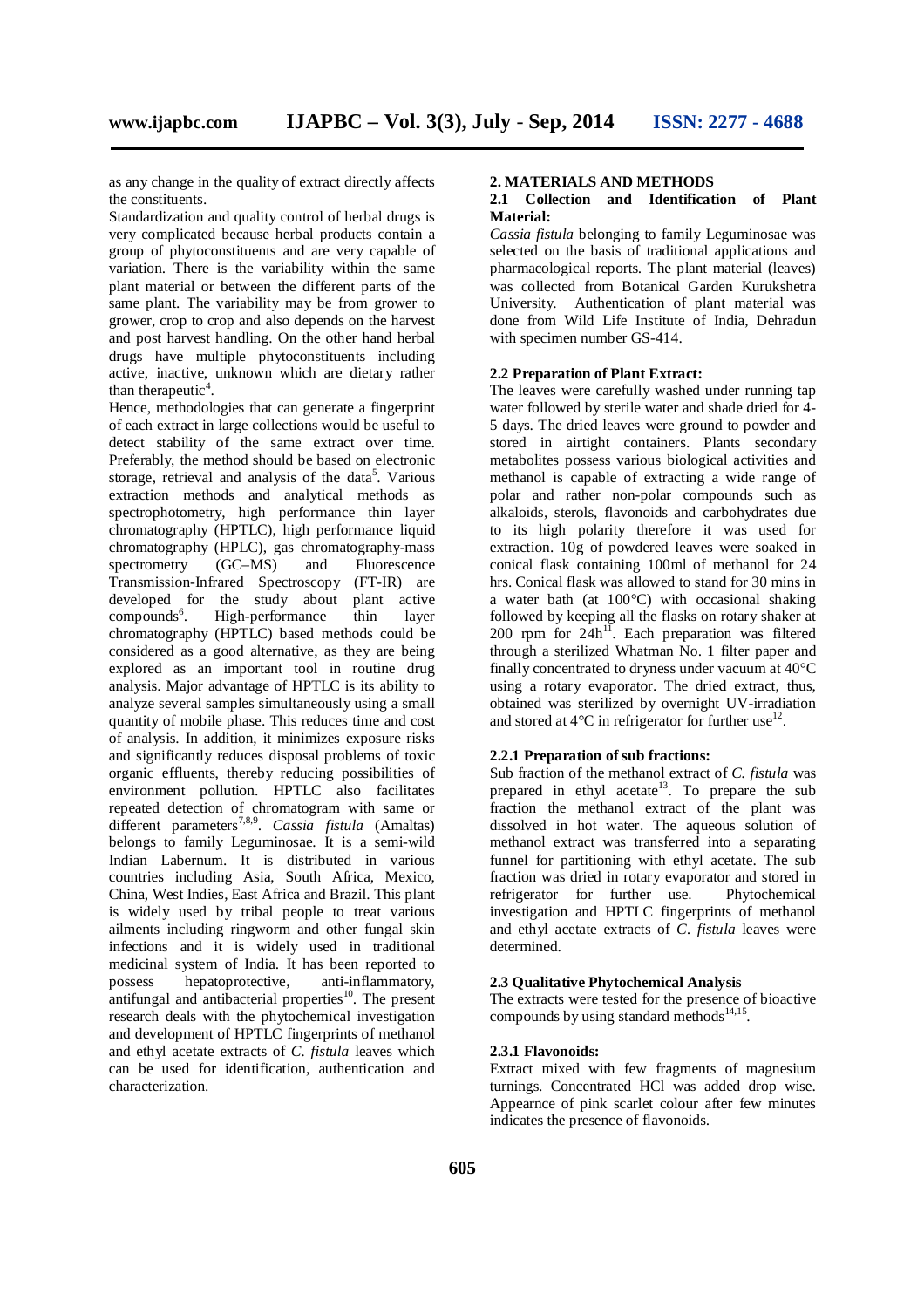#### **2.3.2 Phenols and Tannins:**

The sample mixed with 2ml of  $2\%$  solution of FeCl<sub>3</sub>. A blue-green or black coloration indicates the presence of phenols and tannins.

#### **2.3.3 Saponins:**

5ml of distilled water mixed with extract in a test tube shaken vigorously. The formation of stable foam is taken as an indication for the presence of saponins.

#### **2.3.4 Alkaloids:**

2ml of 1% HCl mixed with crude extract and heated gently. Mayer's and Wagner's reagent was added to the mixture. Turbidity of the resulting precipitate is taken as evidence for the presence of alkaloids.

#### **2.4 High Pressure Thin Layer Chromatography (HPTLC) Profile**

The standardization of a crude drug is an integral part of establishing its correct identity. The results of this investigation could therefore, serve as a basis for proper identification of the plant. Chromatographic fingerprint profile of methanol and ethyl acetate extracts of *C. fistula* were studied by HPTLC.

#### **2.4.1 Sample Preparation and Application:**

5 mg/ml concentration of extracts were prepared in respective solvents of chromatographic grade and then filtered by whatman filter paper No. 1. Prepared samples of different extracts were applied on TLC aluminium sheets silica gel 60 F 254 (Merck) 07 µl each with band length of 5 mm using Linomat 5 sample applicator set at a speed of 150 nl/sec.

#### **2.4.2 Developing Solvent System:**

A number of solvent systems were tried, for each extract for better resolution and maximum number of spots, but the satisfactory resolution was obtained in the solvent Toluene: Ethyl acetate: Formic acid:: 5:4:1.

### **2.4.3 Development of Chromatogram:**

The chromatograms were developed in twin trough glass chamber saturated with solvent Toluene: Ethyl acetate: Formic acid::5:4:1 for 20 minutes up to the distance of 80 mm.

#### **2.4.4 Scanning and Detection of spots:**

The air dried plates were viewed in ultraviolet radiation to mid-day light (Figure 1). Spots were visible without derivatization at 254 and 366 nm wavelengths but best results were shown when TLC plates were sprayed with detection reagent (Anisaldehyde sulfuric acid reagent and plate was heated at 110°C for 5 minutes) and then visualized in

visible light range 400-600nm. Scanning was performed by CAMAG HPTLC Densitometer (Scanner 3) in absorbance mode at both 254 and 366 nm, the extracts were also scanned at 350-600 nm using deuterium and tungsten lamp with slit dimension 6.0 X 0.45 macro. The  $R_f$  values and colour of the resolved bands were noted.

#### **3. Results**

#### **3.1 Phytochemical Screening**

The Phytochemical tests on methanol and ethyl acetate extracts of *C. fistula* leaves showed the presence of various phytoconstituents like alkaloids, saponins, flavonoids, phenols and tannins (Table 1)*.*

#### **3.2 HPTLC Profile**

The study revealed that *C. fistula* showed best results in Toluene:Ethyl Acetate: Formic acid::5:4:1 solvent system for both extracts. After scanning and visualizing the plates in absorbance mode at both 254nm, 366 nm and visible light range (400-600nm after spraying with anisaldehyde sulphuric acid reagent) best results were shown at 400nm. The HPTLC images shown in Figure 1 indicate that all sample constituents were clearly separated without any tailing and diffuseness.

The results from HPTLC finger print scanned at wavelength 400 nm for methanol extract of *Cassia fistula* leaf revealed the presence of fifteen polyvalent phytoconstituents (Table 2). The  $R_f$  values ranged from 0.06 to 0.99. It is also clear from Table 2 and the chromatogram as shown in Figure 2 and 3 that out of 15 components, the component with *R*f values 0.95, 0.82 were found to be more predominant as the percentage area is more with 28.85% and 12.91% respectively. TLC plate showed different colour phytoconstituents of *C. fistula* methanol extract (Track 1-2). The bands revealed presence of one greenish, three purple, one pink and two light yellowish orange bands showing the presence of steroids, terpenoids and saponins (Figure 1) after spraying with anisaldehyde sulphuric acid reagent.

The HPTLC finger print scanned at wavelength 400 nm for ethyl acetate extract of *C. fistula* leaf showed<br>sixteen polyvalent phytoconstituents and sixteen polyvalent phytoconstituents and corresponding ascending order of  $R_f$  values ranged from 0.02 to 0.98 in which highest concentration of the phytoconstituents was found to be 30.26 % and its corresponding  $R_f$  value was found to be 0.95 respectively and was recorded in Table 2 and Figure<br>4. TLC plate showed different colour 4. TLC plate showed different colour phytoconstituents of *C. fistula* ethyl acetate extract (Track 3-4) by presence of one greenish, three purple, two yellow, one pink and three merged yellowish orange bands showing the presence of terpenoids,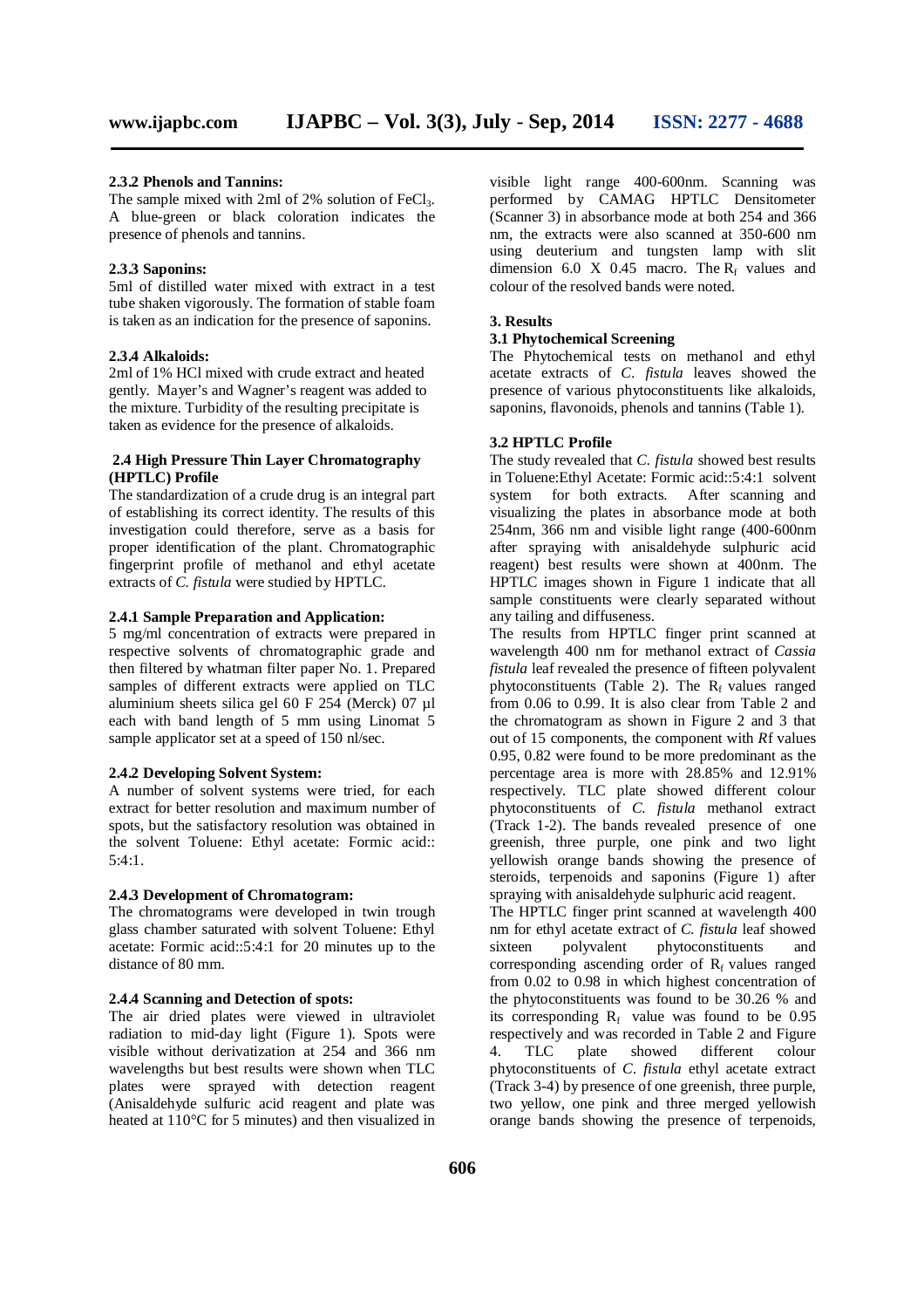steroids and saponins (Figure 1) after spraying with

anisaldehyde sulphuric acid reagent. Thus the developed chromatogram is specific with selected solvent system, *Rf* value and serve the better tool for standardization of the extract. HPTLC fingerprint of a plant species helps in the proper identification and quality control of a particular plant species and also provides basic information regarding isolation, purification, characterization and identification of marker chemical compounds of the species. Thus, the present study provides sufficient information about phytoconstituents present in the ethyl acetate and methanol extracts of *C. fisula* and also in the identification, standardization and quality control of this medicinal plant.

## **4. DISCUSSION**

Phytochemicals are chemical compounds synthesized during the various metabolic processes. Various phytochemicals possess a variety of pharmacological activities. These chemicals are often called secondary metabolites. Some of these are found to have antimicrobial activity and serve as plant defense mechanisms against pathogenic organisms. These compounds are classified as phenols, quinines, flavonoids, tannins, alkaloids, glycosides and polysaccharides. Phytochemical analysis revealed the presence of alkaloids, saponins, flavonoids, phenols and tannins in *C. fistula* methanolic and ethyl acetate leaf extracts. HPTLC fingerprint studies confirmed the results of phytochemical screening by the presence of various coloured bands at different<br>wavelengths with specific solvent systems, with specific solvent systems,<br>the presence of particular symbolizing phytocompounds.

Sujogya *et al.* in 2011 reported the presence of alkaloids, flavonoids, triterpenoids, carbohydrates, glycosides, saponins, protein and amino acid in methanolic leaf extracts of *C. fistula 16* . Our results are in accordance by showing the presence of alkaloids, flavonoids and saponins in the methanolic extract of leaves of *C. fistula*.

Jyothi *et a.l* reported quercitin in *Cassia auriculata* L. using HPTLC fingerprint profile<sup>17</sup>. The present study is first to report the HPTLC fingerprint of ethyl acetate and methanol extracts of *C. fistula* leaves showing maximum number of components 16 and 15 respectively at 400nm with solvent system Toluene: Ethyl acetate: Formic acid:: 5:4:1.

From the HPTLC studies, it has been found that ethyl acetate and methanol extracts contain a mixture of

compounds. This densitometric HPTLC fingerprint profile may be used as marker for quality evaluation and standardization of the drug. Thus, HPTLC fingerprint profile along with their  $R_f$  values were recorded, which would serve as a reference standard for the scientist engaged in research on the medicinal properties of plant.

#### **5. CONCLUSION**

HPTLC fingerprint analysis not only gives the idea for the authentication of the plant extracts and its constituents but also provides the parameters for quality of herbal formulations. In HPTLC technique, as the sample is applied as a rectangular band it provides more resolution and better separation of spots as compared to the TLC technique because of the shape of the area in which the compounds are present on the plate. The chromatographic fingerprint, therefore is suitable for monitoring the identity and purity profile of a plant extract. In addition to qualitative detection, HPTLC technique also provides semiquantitative information about the major active phytoconstituents present in a plant extract, thus enabling an assessment of plant extract quality.

HPTLC fingerprint analysis can be used as a diagnostic tool for the correct identification of the plant. Though further work to characterize the other chemical constituents and perform quantitative estimation with marker compounds is also necessary these data can also be considered along with the other values for fixing standards to this plant. In conclusion, the results obtained from qualitative evaluation of HPTLC fingerprint images will be helpful in the identification and quality control of the drug and ensure therapeutic efficacy. It can be concluded that HPTLC fingerprint analysis of leaf extract of *C. fistula* can be used as a diagnostic tool for the correct identification of the plant and it is useful as a phytochemical marker and also a good estimator of genetic variability in plant population.

#### **ACKNOWLEDGEMENT**

The authors are thankful to the Kurukshetra University, Kurukshetra for providing infrastructure facility to carry out the work. Financial support from University Grant Commission (UGC) New Delhi is gratefully acknowledged.

#### **CONFLICT OF INTEREST**

There is no conflict of interest.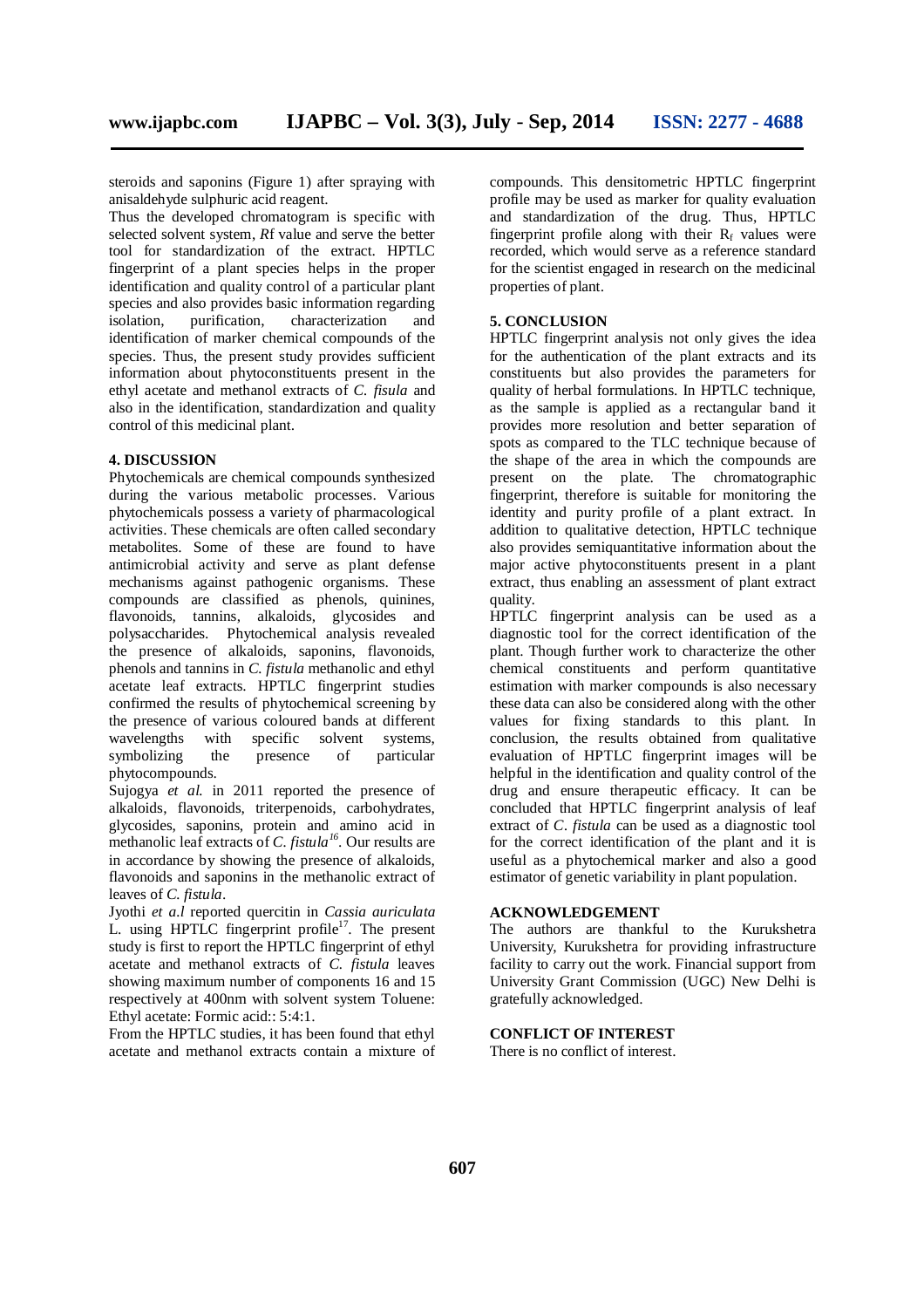**Table 1**

| Preliminary phytochemical screening of different extracts of Cassia fistula leaf. |  |  |  |  |  |
|-----------------------------------------------------------------------------------|--|--|--|--|--|
| Phytoconstituents                                                                 |  |  |  |  |  |
| Flavonoids                                                                        |  |  |  |  |  |
| Phenols & Tannins                                                                 |  |  |  |  |  |
| Saponins                                                                          |  |  |  |  |  |
| <b>Alkaloids</b>                                                                  |  |  |  |  |  |
|                                                                                   |  |  |  |  |  |

M: Methanol extract, EA: Ethyl acetate extract, "+" Present," – "Absent.

**Table 2 Data pertaining to HPTLC fingerprint of different extracts of** *Cassia fistula* **at 400 nm.**

| <b>Extract</b>        | Solvent system          | No. of peaks | R <sub>f</sub> Value    | Percent Area (%)         |
|-----------------------|-------------------------|--------------|-------------------------|--------------------------|
| Methanol extract      | Toluene: Ethyl Acetate: | 15           | 0.06, 0.11, 0.20, 0.31, | 1.14, 1.80, 0.39, 3.86,  |
|                       | Formic acid             |              | 0.44, 0.53, 0.56, 0.61, | 7.05, 3.37, 2.84, 5.60,  |
|                       | 5:4:1                   |              | 0.65, 0.70, 0.75, 0.82, | 4.87, 6.18, 8.00, 12.91, |
|                       |                         |              | 0.86, 0.95, 0.99        | 8.36, 28.85, 4.79        |
| Ethyl acetate extract | Toluene: Ethyl Acetate: | 16           | 0.02, 0.05, 0.07, 0.11, | 0.31, 0.73, 0.37, 2.81,  |
|                       | Formic acid             |              | 0.14, 0.22, 0.30, 0.44, | 0.54, 1.22, 8.14,        |
|                       | 5:4:1                   |              | 0.52, 0.56, 0.65, 0.69, | 13.60, 2.42, 3.46, 8.49, |
|                       |                         |              | 0.74, 0.80, 0.84, 0.98  | 3.52, 6.05, 9.83, 8.26,  |
|                       |                         |              |                         | 30.26                    |



Visible light after Spraying with anisaldehyde Sulphuric acid reagent

Track 1 & 2: Methanol extract Track 3 & 4: Ethyl acetate extract **Figure 1 HPTLC profile of leaf extracts of** *C. fistula*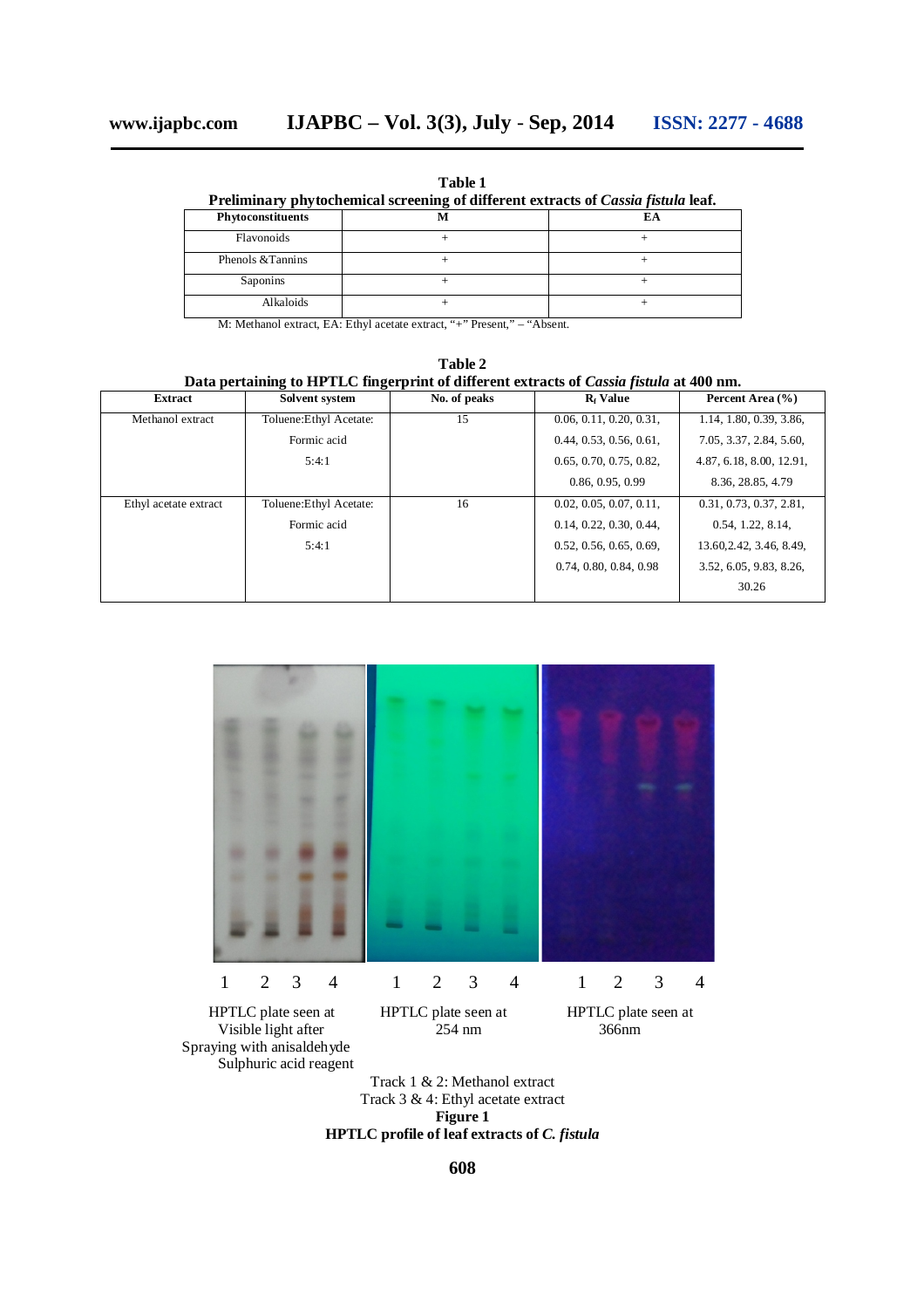

**Figure 2 Three dimensional representation of HPTLC chromatogram of** *Cassia fistula* **methanol and ethyl acetate extract measured at 400 nm.**



**Figure 3 Chromatogram of methanol extract of** *Cassia fistula* **leaf at 400 nm.**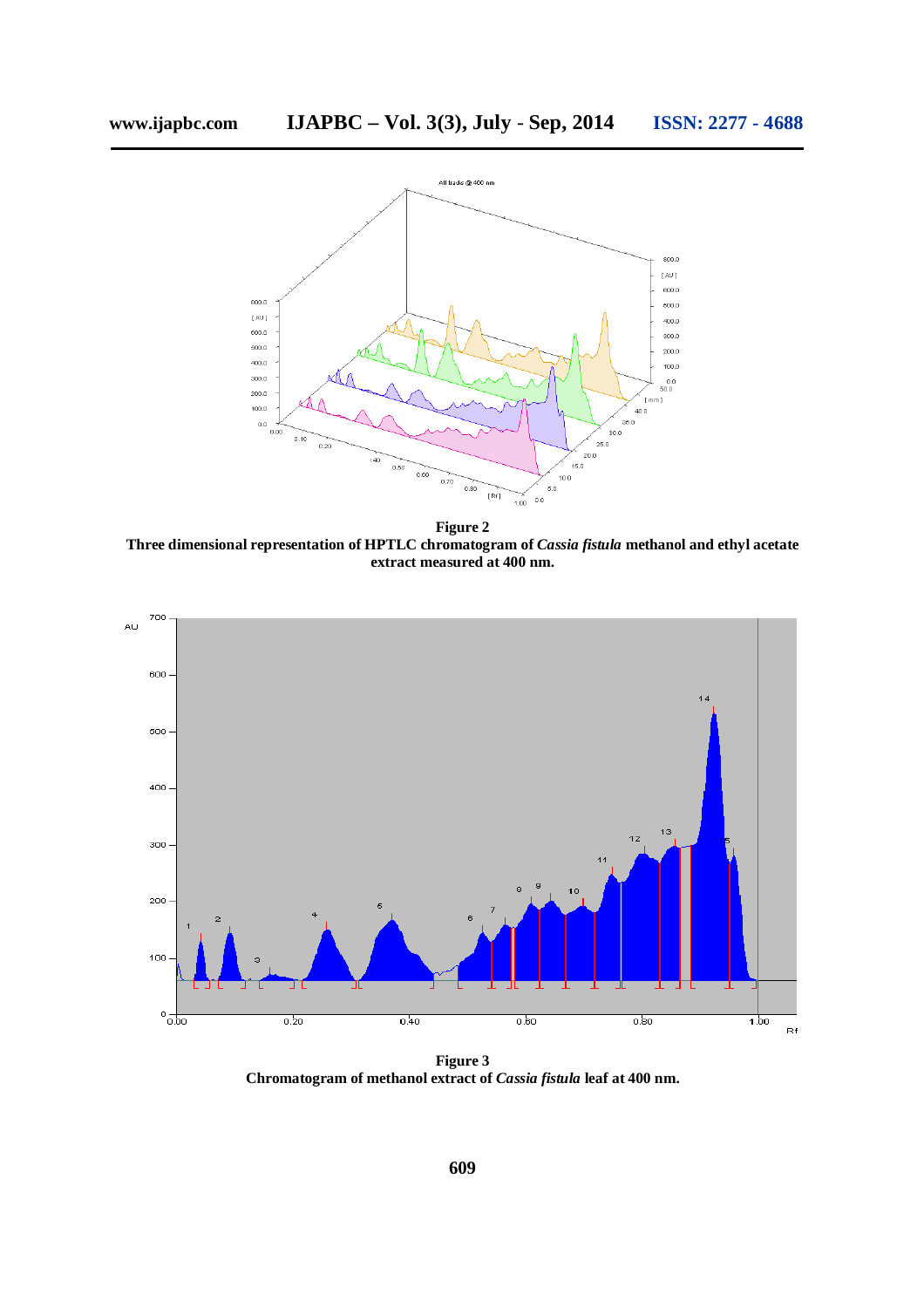

**Figure 4 Chromatogram of ethyl acetate extract of** *Cassia fistula* **leaf at 400 nm.**

#### **REFERENCES**

- 1. Sharma RK, Bhagwan D, Charak Samhita. Edn 4, Vol. 2, Chowkhamba Sanskrit Series, Varanasi, 1996, 17-101.
- 2. Warrier PK, Nambiar VPK, Ramankutt, Indian Medicinal Plants. Vol. 4, Universities Press, Hyderabad, 304-307.
- 3. Kaviraj AG, Astang Sangrah, Krishnadas Academy Orientalia Publishers and Distributors, Varanasi, 1993, 4-32.
- 4. Gupta A.K, Quality standards of Indian Medicinal Plants, Vol.1, Indian Council of Medical Research, New Delhi, 7-9.
- 5. Pandey G, Dravyaguna Vignyan, Vol. 2, Chaukhamba Krishnadas Academy, Varanasi, 2004, 158-162.
- 6. Kirtikar KR, Basu BD.,Indian Medicinal Plants. Edn 2, Vol. 1, International Book Distributors, Deharadun, 2005, 649-651.
- 7. Namjoshi AM, Studies in the Pharmacognosy of Ayurvedic Drug, Board of Research in Ayurveda, Bombay.
- 8. Khandelwal KR, Practical Pharmocognosy, Edn 11, Nirali Prakashan Pune, 2002, 7-10.
- 9. Sushma GS, Archana Devi B, Madhulatha CH, Uday Kumar K, Harathi P, Siva Subramaniam N. et al. Preliminary phytochemical screening

and HPTLC fingerprinting of leaf extracts of Ficus nervosa Heyne ex Roth, Journal of Chemical and Pharmaceutical Research, 2013; 5(3): 98-104.

- 10. Gupta RK, Medicinal & Aromatic plants, CBS publishers & distributors, 1st edition, 2010, 116-117.
- 11. Ogundiya MO, Okunade MB, Kolapo AL, Antimicrobial activities of some Nigerian Chewing sticks, Ethnobot Leaflets, 2006; 10: 265-271.
- 12. Aneja KR, Joshi R, Sharma C, Potency of *Barleria prionitis* L. bark extracts against oral diseases causing strains of bacteria and fungi of clinical origin. New York Sci J, 2010; 3: 5-12.
- 13. Bai S, Seasotiya L, Malik A, Bharti P, Dalal S, GC-MS analysis of chloroform extract of *Acacia nilotica* L. leaves, J Pharmacognosy Phytochemistry, 2014; 2(6): 79-82.
- 14. Trease GE, Evans WC, Pharmacognosy, 11th edn.,Bailliere Tindall,1989. London. pp. 45-50.
- 15. Sofowra, A, Medicinal Plants and traditional Medicine In Africa, Spectrum Books Ltd. 1993, Ibadan, Nigeria, 191-289.
- 16. Sujogya K panda, LP Padhi, G Mohanty, Antibacterial activities and Phytochemical